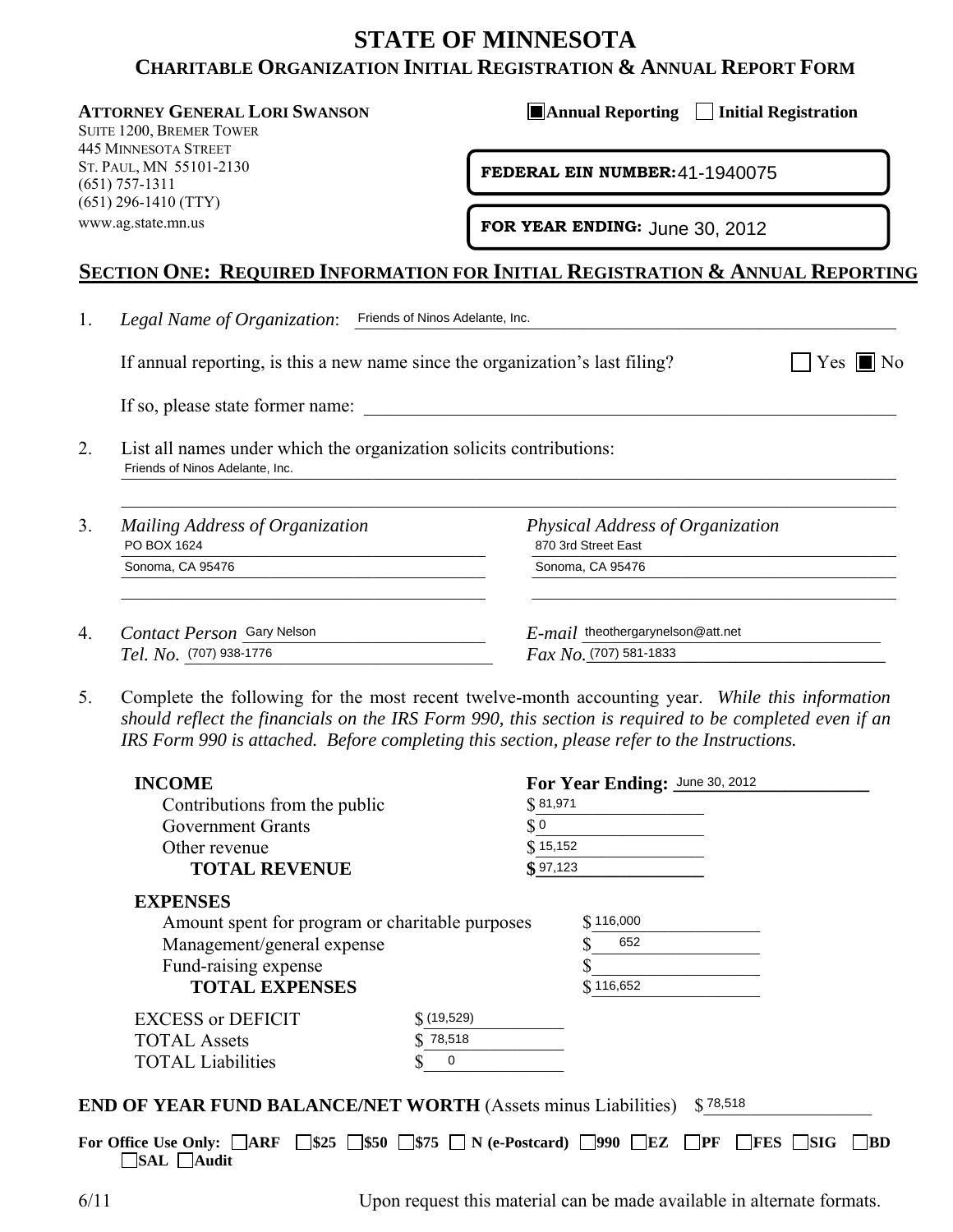6. Does the organization use the services of a professional fund-raiser (outside solicitor or consultant)?  $\Box$  Yes  $\Box$  No

 If so, provide name and address of any outside professional fund-raiser employed by the organization and state the total amount of compensation each outside fund-raiser received from the filing organization during the year. *Attach schedule if more than one.*

|    | Name                                                                                                                 |              |                |
|----|----------------------------------------------------------------------------------------------------------------------|--------------|----------------|
|    | Address<br>City<br>$\mathbf{Zip}$<br>State                                                                           | Compensation |                |
|    |                                                                                                                      |              |                |
|    | Does this professional fund-raiser solicit or consult in Minnesota?                                                  | Yes          | N <sub>0</sub> |
| 8. | Month and day accounting year ends: June 30                                                                          |              |                |
| 9. | Has the organization included the filing fee, late fee (if any) and all attachments required by the<br>instructions? | Yes          | No             |

# **SECTION TWO: REQUIRED FOR INITIAL REGISTRATION ONLY**

| 1.             | Address of registered agent in the State of Minnesota or the address of the person who has custody of<br>the organization's books and records if not kept at the organization's office. |                                                                                                                       |       |            |  |                                                                                                       |  |
|----------------|-----------------------------------------------------------------------------------------------------------------------------------------------------------------------------------------|-----------------------------------------------------------------------------------------------------------------------|-------|------------|--|-------------------------------------------------------------------------------------------------------|--|
|                | Name                                                                                                                                                                                    | <u> 1989 - Johann Stein, mars an deus Amerikaansk kommunister (</u>                                                   |       |            |  |                                                                                                       |  |
|                |                                                                                                                                                                                         |                                                                                                                       |       |            |  |                                                                                                       |  |
|                |                                                                                                                                                                                         |                                                                                                                       |       |            |  |                                                                                                       |  |
| 2.             |                                                                                                                                                                                         | Type of legal entity ( <b>Attach</b> the creating document):<br>Nonprofit corporation                                 | Trust |            |  | Unincorporated association                                                                            |  |
| 3 <sub>1</sub> |                                                                                                                                                                                         | Place and date the organization was incorporated:                                                                     |       |            |  |                                                                                                       |  |
|                |                                                                                                                                                                                         |                                                                                                                       |       | (state)    |  | (date)                                                                                                |  |
| 4.             |                                                                                                                                                                                         | Is the organization exempt from federal income taxes?<br>Yes (Attach a copy of the IRS determination letter)          |       |            |  | Status: $501(c)($                                                                                     |  |
|                | N <sub>0</sub>                                                                                                                                                                          |                                                                                                                       |       |            |  |                                                                                                       |  |
| 5.             |                                                                                                                                                                                         |                                                                                                                       |       |            |  | If the organization is not exempt from federal income taxes and uses a fiscal agent, state the fiscal |  |
| 6.             | b.                                                                                                                                                                                      | Has the organization been denied the right to solicit contributions?<br>a. By any government agency?<br>By any court? |       | Yes<br>Yes |  | $\blacksquare$ No If yes, attach explanation.<br>$\Box$ No If yes, attach explanation.                |  |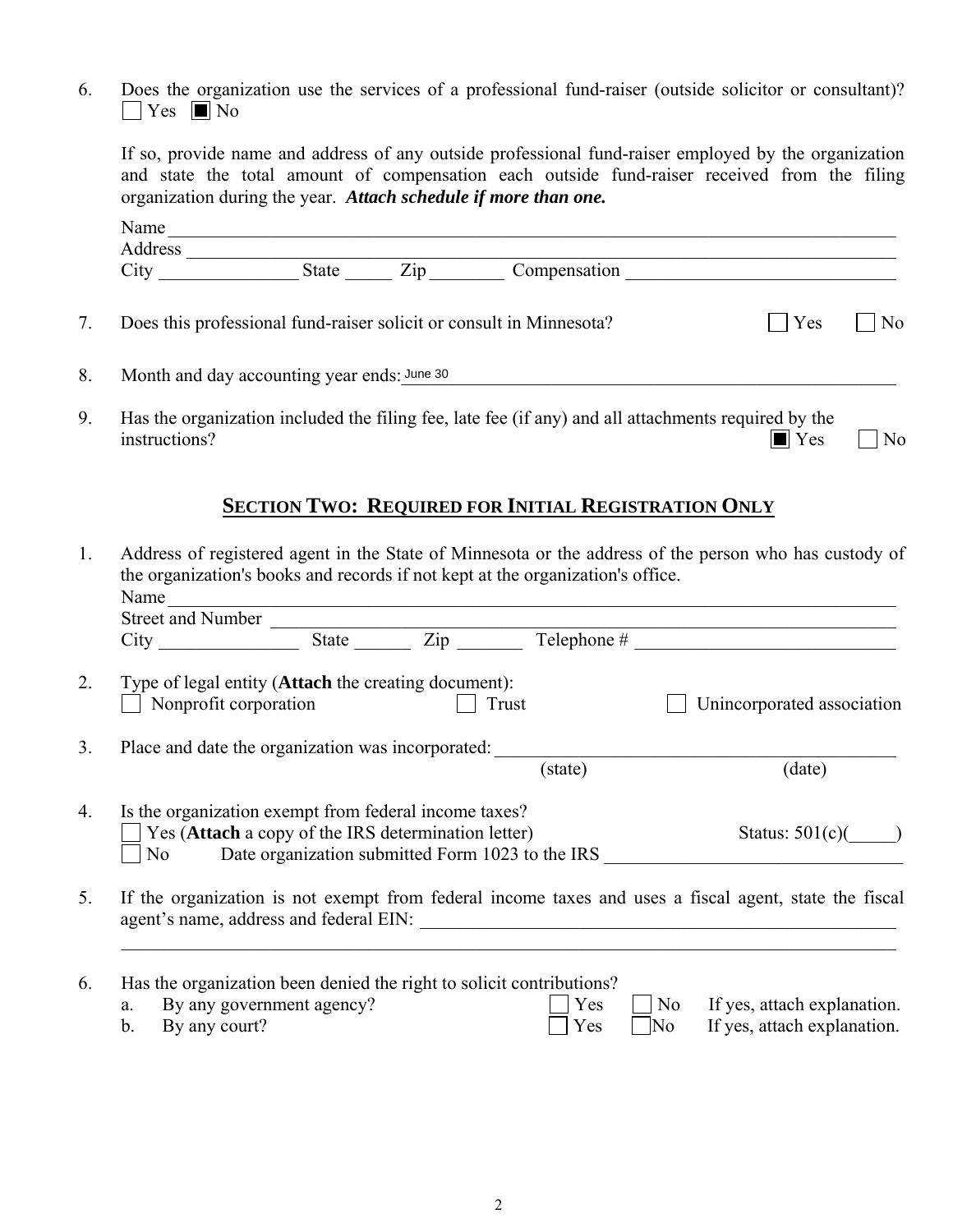7. Explain in detail the charitable purposes of the organization, including major program activities.

 $\mathcal{L}_\mathcal{L} = \{ \mathcal{L}_\mathcal{L} = \{ \mathcal{L}_\mathcal{L} = \{ \mathcal{L}_\mathcal{L} = \{ \mathcal{L}_\mathcal{L} = \{ \mathcal{L}_\mathcal{L} = \{ \mathcal{L}_\mathcal{L} = \{ \mathcal{L}_\mathcal{L} = \{ \mathcal{L}_\mathcal{L} = \{ \mathcal{L}_\mathcal{L} = \{ \mathcal{L}_\mathcal{L} = \{ \mathcal{L}_\mathcal{L} = \{ \mathcal{L}_\mathcal{L} = \{ \mathcal{L}_\mathcal{L} = \{ \mathcal{L}_\mathcal{$  $\mathcal{L}_\text{max}$  , and the contribution of the contribution of the contribution of the contribution of the contribution of the contribution of the contribution of the contribution of the contribution of the contribution of t

| 8.  | Please mark all items that describe the organization's charitable mission:<br>Arts & Culture   Human Services   Civic/Lobbying   International  <br>Health                |
|-----|---------------------------------------------------------------------------------------------------------------------------------------------------------------------------|
|     | Mental Health $\Box$ Education $\Box$ Religious $\Box$ Other<br>Environment<br>Or: List the NTEE code(s) that describe the organization's purpose:                        |
| 9.  | Which of the above two best describes the organization's primary purpose $(s)$ ?                                                                                          |
| 10. | Check one or more methods of solicitation the organization anticipates using:<br>Sweep<br>Telephone appeals<br>Other<br>Grant writing<br>Direct mail<br>Media<br>Internet |
|     | 11. State the total contributions the organization received during the accounting year last ended:                                                                        |

12. **Attach** a list of organization's officers, directors, trustees, and chief executive officer, including their titles, addresses, and total annual compensation paid to each.  $\Box$  Attached

## **SECTION THREE: REQUIRED FOR ANNUAL REPORTING ONLY**

#### *ALL organizations MUST complete questions 1-6.*

- 1. Has the organization's accounting year changed since the last report was filed?  $\Box$  Yes  $\Box$  No *If yes*, provide the new year-end date:
- 2. **Attach** an explanation if there has been any change in the organization's tax status with the Internal Revenue Service; a significant change in the purposes of the organization; or if the organization's right to solicit funds has been denied, suspended, revoked or enjoined by any state agency or court in any state, or if there are proceedings pending.  $\Box$  None  $\Box$  Attached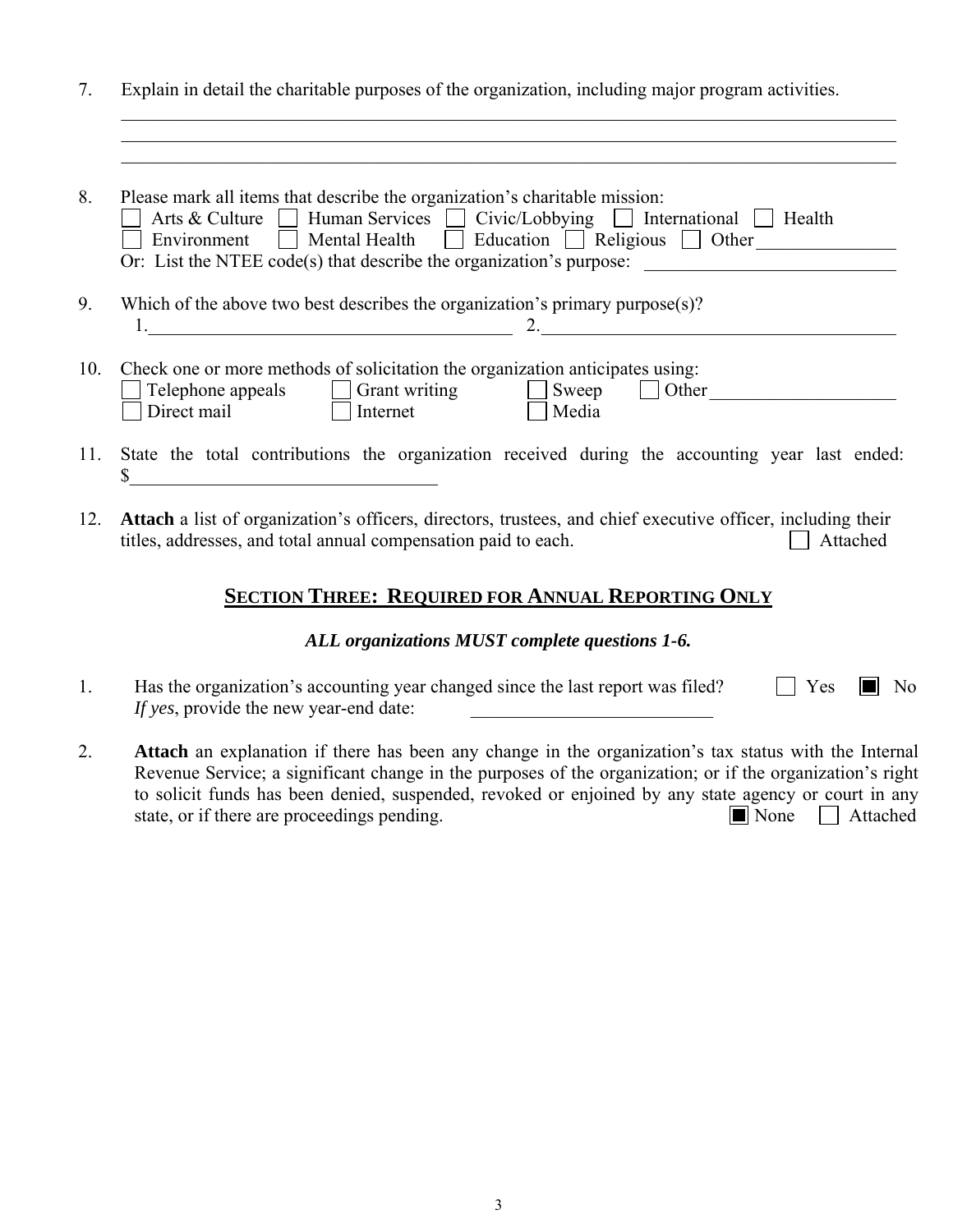3. List the **five** highest paid directors, officers and employees of the organization and its related organization(s) who receive total compensation of **\$50,000** or more, indicating their titles and total compensation paid to each. Total compensation includes salaries, fees, bonuses, fringe benefits, severance payments and deferred compensation paid by the organization and all related organizations. A "related organization" is an organization that controls, is controlled by or is under common control with another corporation. "Control" can exist through stock ownership or membership interests, the authority to appoint members, or the ability to direct the policies and management of other corporations. *See* Minn. Stat. § 317A.011, subd. 18. **Due to changes in the law, for annual reports after August 1, 2011, the compensation reporting threshold is \$100,000 and total compensation is defined as total amount reported on W2 (box 5) and/or Form 1099 MISC (box 7) issued by the organization and its related organizations.** 

|                | Name/Title  | Compensation | Deferred<br>Compensation | <b>Fringe Benefits</b> |
|----------------|-------------|--------------|--------------------------|------------------------|
|                | <b>NONE</b> |              |                          |                        |
| $\overline{2}$ |             |              |                          |                        |
| $\mathbf{3}$   |             |              |                          |                        |
| $\overline{4}$ |             |              |                          |                        |
| 5              |             |              |                          |                        |

| <b>Attach</b> a list of organization's board of directors. | $\Box$ Attached        |
|------------------------------------------------------------|------------------------|
|                                                            | Included in IRS Return |

- 5. **Attach a GAAP audit** if total revenue exceeds \$750,000.  $\Box$  Audit not included under the Food Shelf Exemption (excluding from total revenue the value of food donated to a nonprofit food shelf for redistribution at no cost). Audit not required
- 6. Minnesota law requires that an organization file a copy of any IRS Form 990-N (e-Postcard), 990, 990- EZ, or 990-PF informational return that was filed with the IRS. Has the organization included with this annual report a copy of all IRS Form 990-N (e-Postcard), 990, 990-EZ or 990-PF informational returns that it filed with the IRS (excluding Schedule B or any other donor list required by the IRS)?

 $\Box$  Yes  $\Box$  No (Not required to file a return with IRS or files with National Chapter).  *NOTE: By answering YES to the above question, you are attesting that the IRS informational return filed with this office is an exact copy, including all schedules and attachments, of the IRS informational return filed with the IRS (excluding Schedule B or any other donor list the IRS may require).*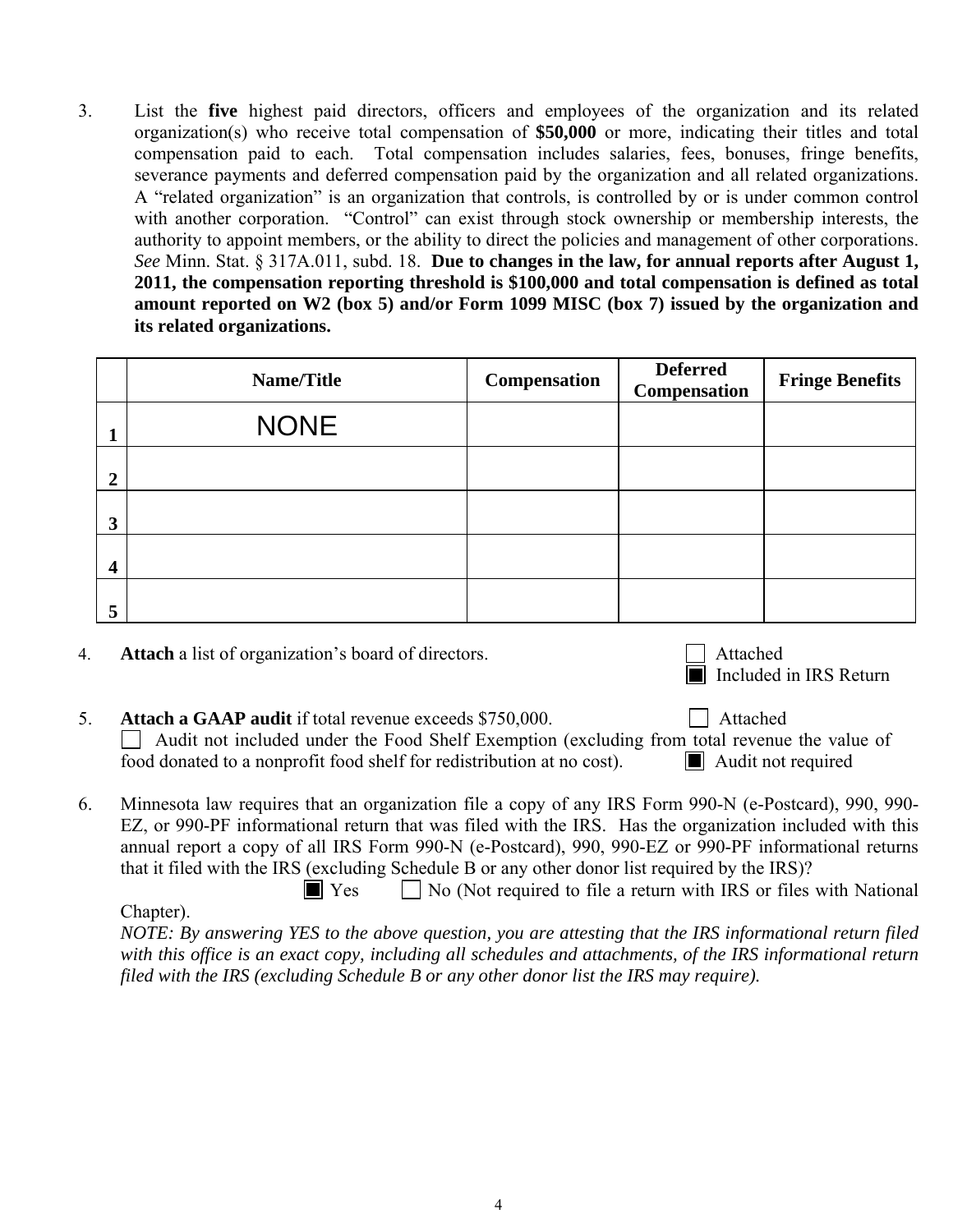7. The following organizations must complete and return the statement of functional expenses below: 1) organizations that file a 990-N (e-Postcard), 990-EZ, or 990-PF; and 2) organizations that file an IRS Form 990 that does not contain a completed functional expenses statement within the IRS Form 990.

|              | <b>Statement of Functional Expenses</b>                                                                                                           |                |                             |                                    |                         |
|--------------|---------------------------------------------------------------------------------------------------------------------------------------------------|----------------|-----------------------------|------------------------------------|-------------------------|
|              |                                                                                                                                                   | (A)            | (B)                         | (C)                                | (D)                     |
|              |                                                                                                                                                   | Total expenses | Program service<br>expenses | Management and<br>general expenses | Fundraising<br>expenses |
| 1            | Grants and other assistance to governments and organizations in                                                                                   |                |                             |                                    |                         |
|              | the U.S.                                                                                                                                          |                |                             |                                    |                         |
|              | Grants and other assistance to individuals in the U.S.                                                                                            |                |                             |                                    |                         |
| 3            | Grants and other assistance to governments, organizations, and                                                                                    | 116,000        | 116,000                     |                                    |                         |
|              | individuals outside the U.S.                                                                                                                      |                |                             |                                    |                         |
| 4            | Benefits paid to or for members<br>Compensation of current officers, directors, trustees, and key                                                 |                |                             |                                    |                         |
| 5            | employees                                                                                                                                         |                |                             |                                    |                         |
| 6            | Compensation not included above, to disqualified persons (as                                                                                      |                |                             |                                    |                         |
|              | defined under section $4958(f)(1)$ and persons described in section                                                                               |                |                             |                                    |                         |
|              | 4958(c)(3)(B)                                                                                                                                     |                |                             |                                    |                         |
| 7            | Other salaries and wages                                                                                                                          |                |                             |                                    |                         |
| 8            | Pension plan contributions (include section $401(k)$ and section<br>403(b) employer contributions)                                                |                |                             |                                    |                         |
| 9            | Other employee benefits                                                                                                                           |                |                             |                                    |                         |
|              | 10 Payroll taxes                                                                                                                                  |                |                             |                                    |                         |
| 11           | Fees for services (non-employees):                                                                                                                |                |                             |                                    |                         |
|              | a Management                                                                                                                                      |                |                             |                                    |                         |
|              | <b>b</b> Legal                                                                                                                                    |                |                             |                                    |                         |
|              | c Accounting                                                                                                                                      |                |                             |                                    |                         |
|              | d Lobbying                                                                                                                                        |                |                             |                                    |                         |
|              | e Professional fundraising services                                                                                                               |                |                             |                                    |                         |
| f            | Investment management fees                                                                                                                        |                |                             |                                    |                         |
| $\mathbf{g}$ | Other                                                                                                                                             |                |                             |                                    |                         |
| 12           | Advertising and promotion                                                                                                                         |                |                             |                                    |                         |
| 13<br>14     | Office expenses<br>Information technology                                                                                                         |                |                             |                                    |                         |
| 15           | Royalties                                                                                                                                         |                |                             |                                    |                         |
| 16           | Occupancy                                                                                                                                         |                |                             |                                    |                         |
| 17           | Travel                                                                                                                                            |                |                             |                                    |                         |
| 18           | Payments of travel or entertainment expenses for<br>federal,<br>any                                                                               |                |                             |                                    |                         |
|              | state, or local public officials                                                                                                                  |                |                             |                                    |                         |
| 19           | Conferences, conventions, and meetings                                                                                                            |                |                             |                                    |                         |
| 20           | Interest                                                                                                                                          |                |                             |                                    |                         |
| 21<br>22     | Payments to affiliates                                                                                                                            |                |                             |                                    |                         |
| 23           | Depreciation, depletion, and amortization                                                                                                         |                |                             |                                    |                         |
| 24           | Insurance<br>Other expenses. Itemize expenses not covered above. (Expenses                                                                        |                |                             |                                    |                         |
|              | grouped together and labeled miscellaneous may not exceed 5% of                                                                                   |                |                             |                                    |                         |
|              | total expenses shown on line 25 below.)<br>Bank service charges                                                                                   | 328            |                             | 328                                |                         |
| a            |                                                                                                                                                   | 199            |                             | 199                                |                         |
|              |                                                                                                                                                   | 125            |                             | 125                                |                         |
| c            | Licenses                                                                                                                                          |                |                             |                                    |                         |
|              | <b>d</b> All other expenses                                                                                                                       |                |                             |                                    |                         |
| 25<br>26     | Total functional expenses. Add lines 1 through 24d<br><b>Joint costs.</b> Check here $\blacktriangleright$ $\Box$ if following SOP 98-2. Complete | 116,652        | 116,000                     | 652                                |                         |
|              | this line only if the organization reported in column (B) joint costs                                                                             |                |                             |                                    |                         |
|              | from a combined educational campaign and fundraising                                                                                              |                |                             |                                    |                         |
|              | solicitation                                                                                                                                      |                |                             |                                    |                         |

**Must be prepared in accordance with generally accepted accounting principles.**